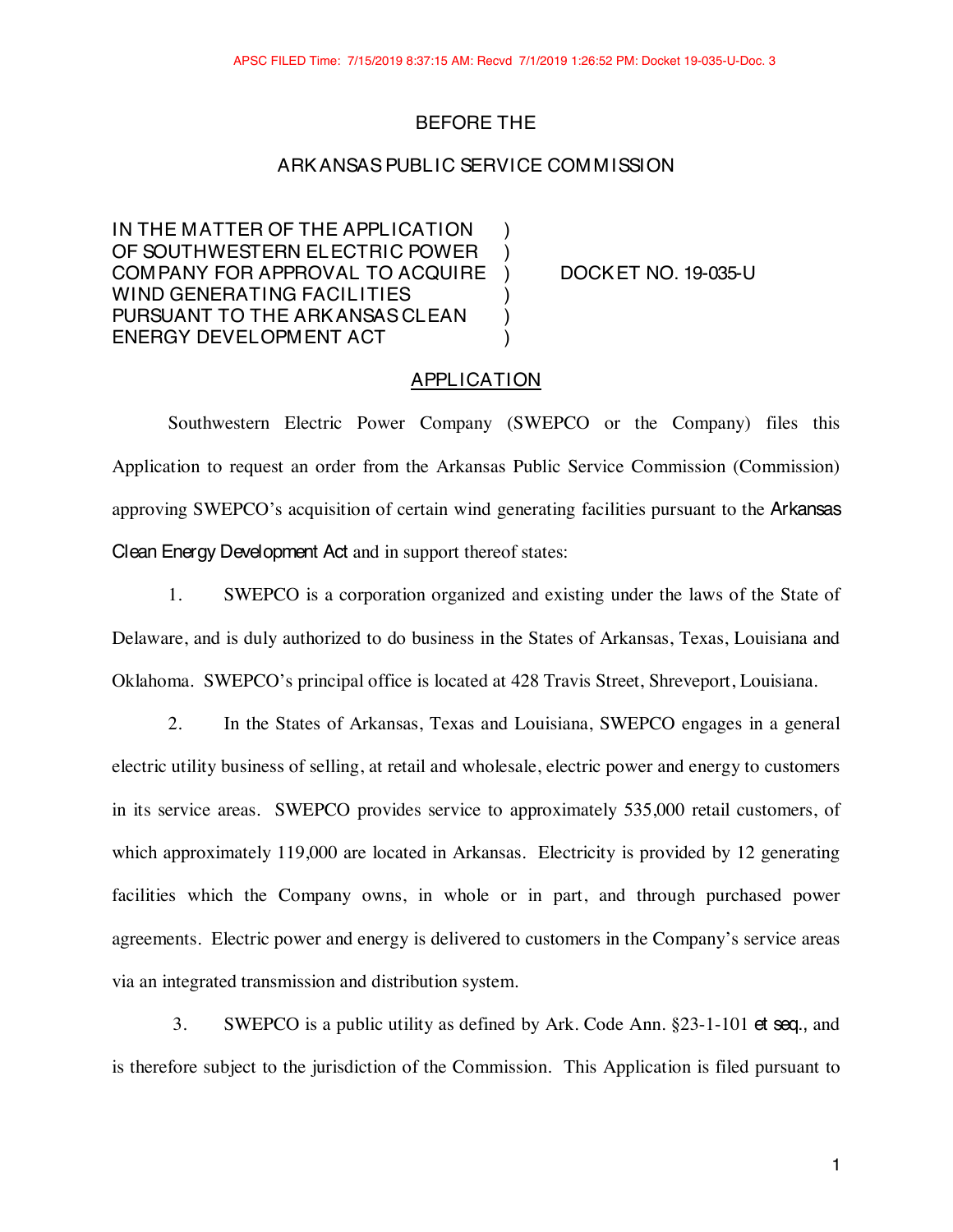the Arkansas Clean Energy Development Act (Ark. Code Ann. §23-18-701, et seq.), and Section 4 of the Commission's Rules of Practice and Procedure. Pursuant to Rule 3.04, all correspondence and other papers regarding this docket should be addressed to:

> Hank Steele Regulatory Case Manager Southwestern Electric Power Company 1201 Elm Street Suite 4100 Dallas, TX 75270 214-777-1084 hcsteele@aep.com

and

David R. Matthews Matthews, Campbell, Rhoads, McClure & Thompson P.A. 119 South Second St. Rogers, AR 72756 479-636-0875 drm@mcrmt.com

4. In this Application, SWEPCO seeks an order of the Commission approving SWEPCO's acquisition of certain wind generation facilities (Selected Wind Facilities) pursuant to the Arkansas Clean Energy Development Act. Specifically, SWEPCO seeks authority to acquire in conjunction with its sister company, Public Service Company of Oklahoma (PSO), via Purchase and Sale Agreements (PSA), the project companies owning the three separate wind generation facilities located in the state of Oklahoma more particularly described herein.

## BACKGROUND

5. SWEPCO's most recent Integrated Resource Plan (IRP), filed in APSC Docket No. 07-011-U on December 14, 2018 (and incorporated herein by reference), and also Louisiana's Draft IRP filed in accordance with the LPSC General Order dated April 20, 2012 in Docket I-34715 concludes that customers will benefit from SWEPCO's acquisition of low-cost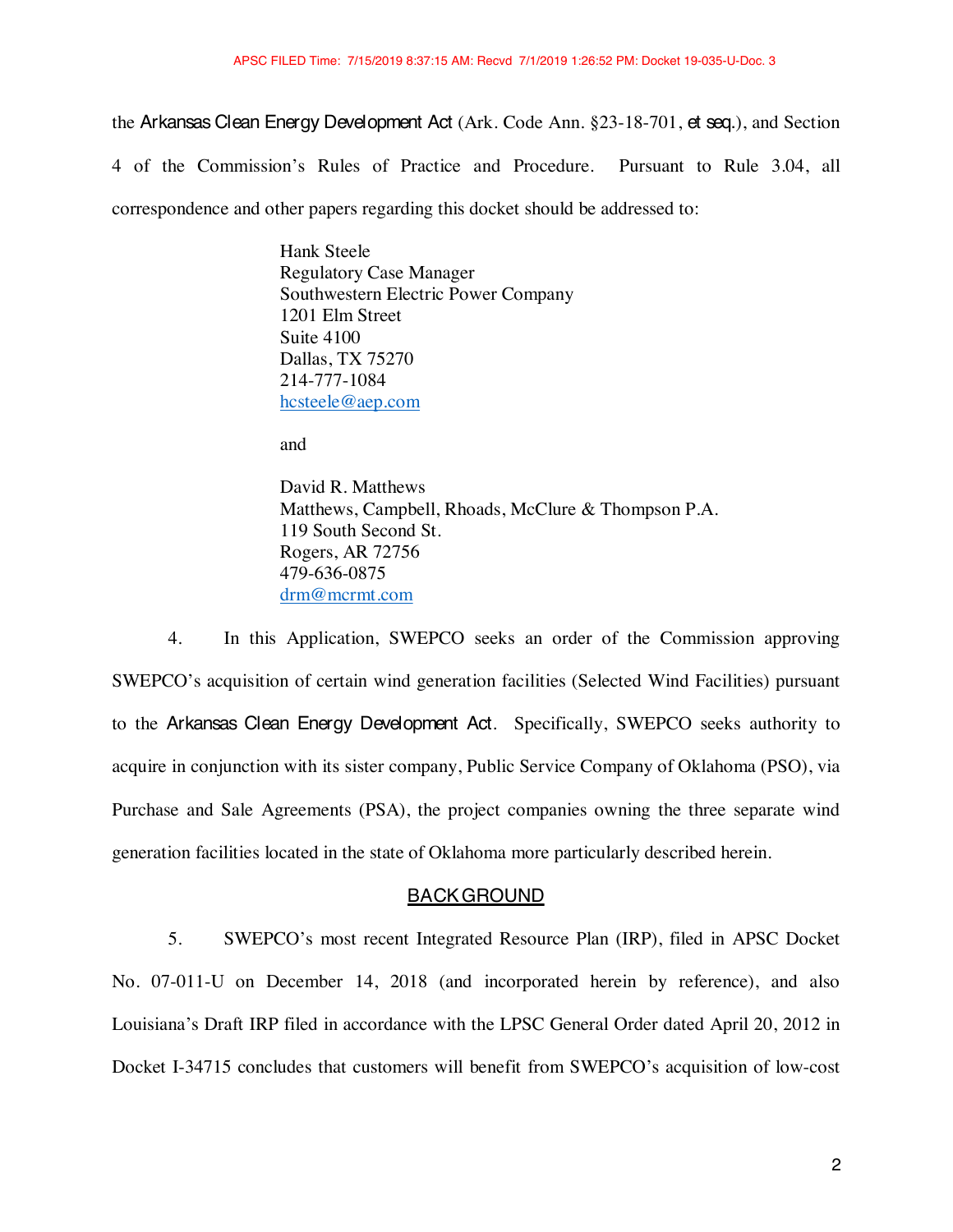wind generation resources. The plan shows that increases in renewable energy, including wind and solar, over the planning period will provide significant benefits to customers. Under the plan, energy output attributable to wind resources increases from 9% to 26% of SWEPCO's total energy mix. Acquisition of the Selected Wind Facilities will reduce customers' energy costs and further diversify SWEPCO's portfolio of supply-side resources, while reducing the Company's reliance on carbon-based fuel sources. Further, SWEPCO continues to see strong customer interest in more renewable energy to meet their sustainability and renewable energy goals and to take advantage of approximately \$750 million in customer cost savings remaining available under the federal Production Tax Credit (PTC) extension contained within the Protecting Americans from Tax Hikes Act of 2015, net of Deferred Tax Asset (DTA) carrying costs.

In order to effectuate the IRPs, SWEPCO and its sister company Public Service Company of Oklahoma (PSO) (the Companies) both issued Requests for Proposals (RFP) for wind generation resources on January 7, 2019. A bidder that submitted a proposal in response to the SWEPCO RFP was required to also submit an identical proposal in response to the PSO RFP. SWEPCO requested proposals for the acquisition of up to 1,200 megawatts of wind energy resources to be in commercial operation by December 15, 2021. SWEPCO and PSO sought facilities on a turnkey, fixed-cost basis in which they would acquire all of the equity interests in the facility or the facility and all of its assets. Key considerations in the RFP evaluation process included cost, performance, and long-term deliverability. SWEPCO and PSO sought projects located in, and interconnected to, the Southwest Power Pool (SPP) regional grid in Arkansas, Louisiana, Texas, or Oklahoma – the four states in which SWEPCO and PSO operate. The projects bid into the RFP were required to interconnect to the SPP and have a completed System Impact Study by the proposal due date of March 1, 2019.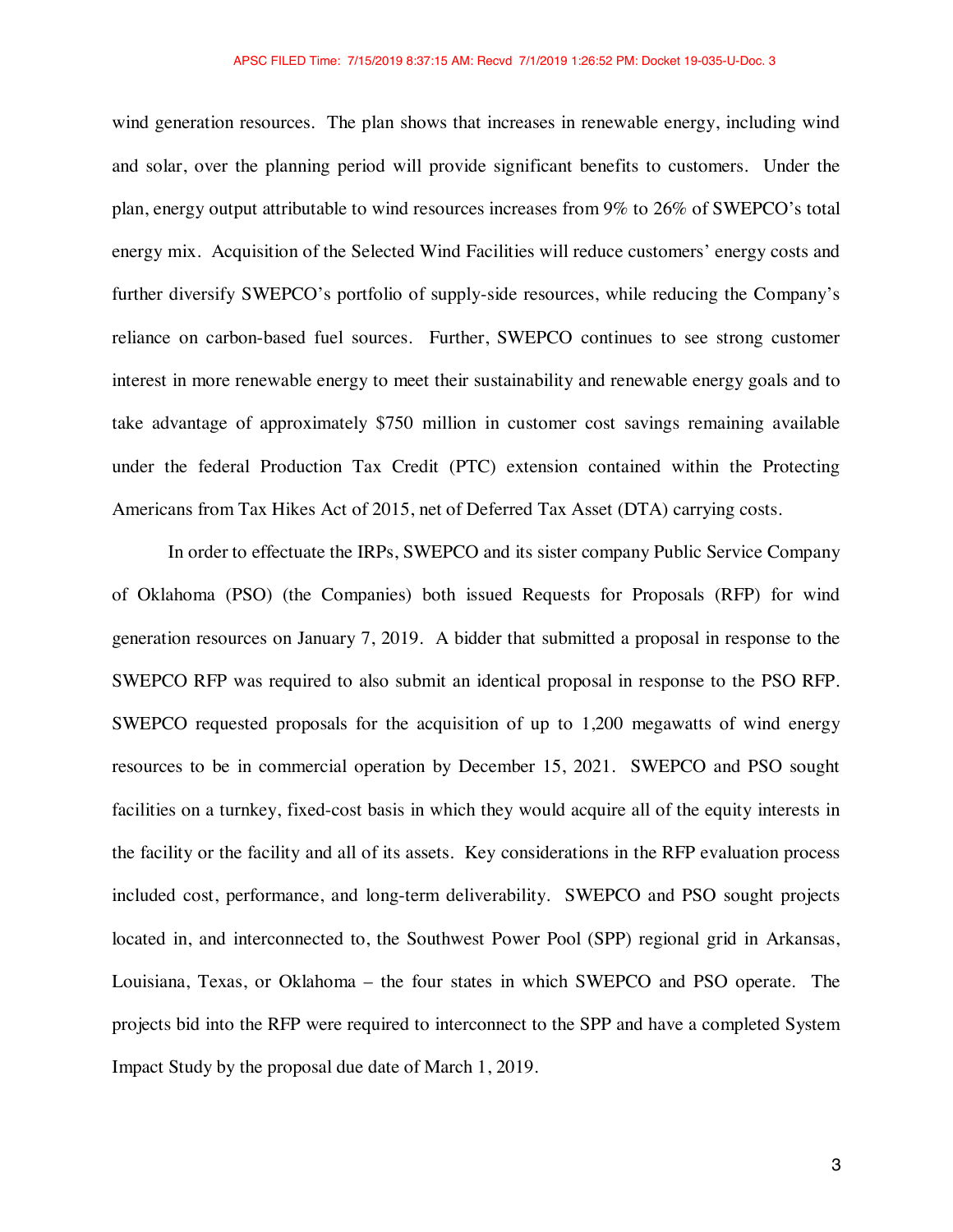The Companies received 35 bids representing 19 unique wind projects totaling 5,896 MW in response to the RFP on March 1, 2019. Fifteen (15) projects were located in Oklahoma and four (4) projects were located in Texas.

Following a thorough review of all bids SWEPCO and PSO selected three wind facilities described in detail below. SWEPCO is seeking to acquire the project companies owning the Selected Wind Facilities to save customers money and further diversify SWEPCO's energy resource mix.

## DESCRIPTION OF THE SELECTED WIND FACILITIES

6. The Selected Wind Facilities consist of 3 separate projects totaling 1485 MW in total installed nameplate capacity that are currently under construction in North Central Oklahoma. They are (1) the Traverse (999 MW) wind project with Traverse Wind Energy LLC (Traverse), (2) the Maverick (287 MW) wind project with Maverick Wind Project, LLC (Maverick), and (3) the Sundance (199 MW) wind project with Sundance Wind Project, LLC (Sundance). Traverse Wind LLC, Maverick Wind LLC, and Sundance Wind LLC are all affiliates of Invenergy LLC. SWEPCO's pro-rata portion of the 1485 MW is 54.5% or 810 MW, of which 155 MW is expected to be allocated to Arkansas. The Selected Wind Facilities will be engineered to have a design life of 30 years.

### COST, METHOD OF ACQUISITION AND PROPOSED METHOD OF FINANCING

7. The Companies entered into 3 PSAs with Invenergy's affiliates (Sellers) for a total of 1,485 MW of wind energy projects located within the State of Oklahoma. The PSAs govern the construction of the Selected Wind Facilities by the Seller and the Companies' purchase of 100% of the equity interests of each of the respective Selected Wind Facilities'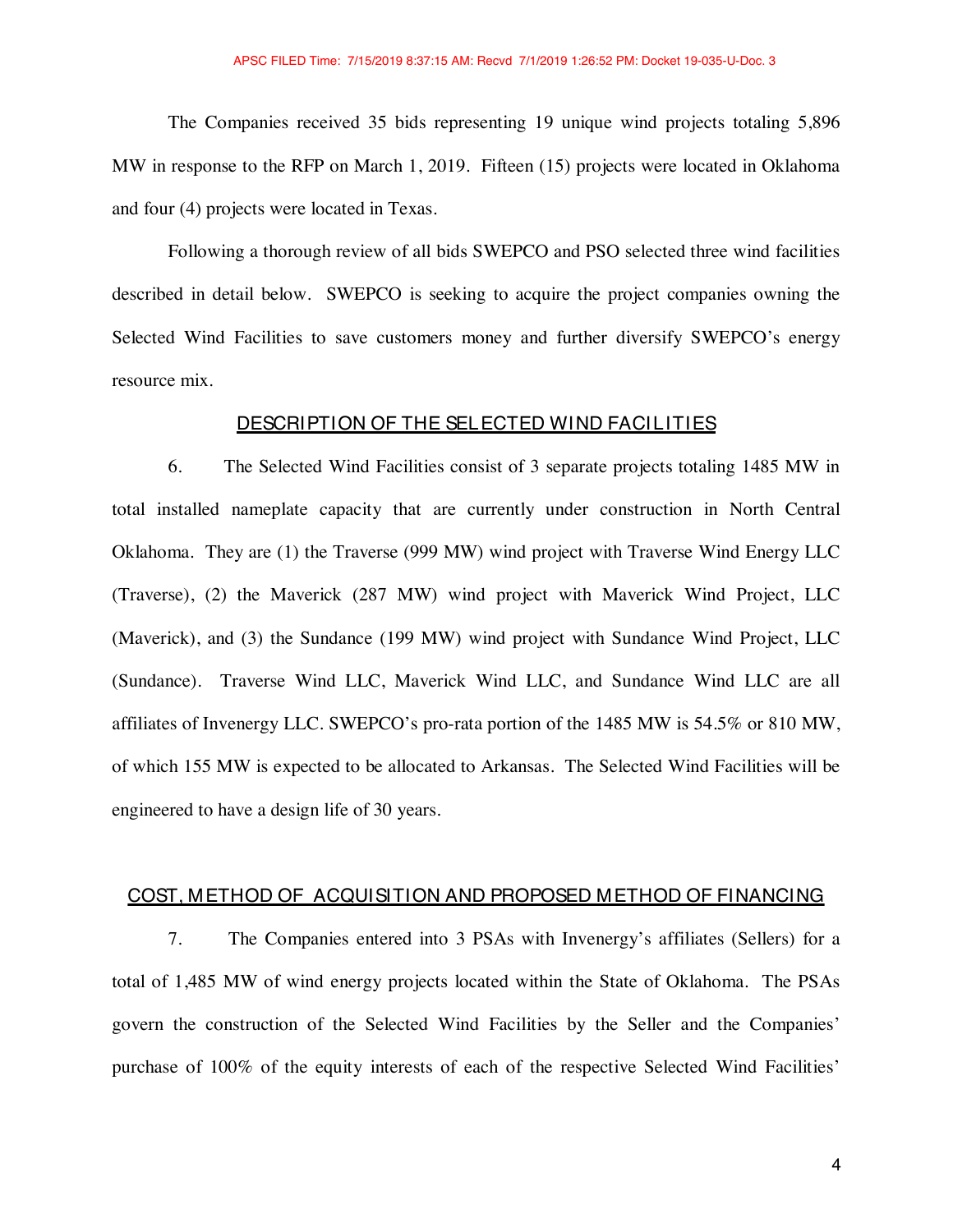holding companies, each a single-purpose entity that will own the rights and assets associated with each of the wind facilities.

8. The total purchase price for the Selected Wind Facilities is \$1.86 billion (\$1,253 /kW), including all interconnection and upgrade costs. The purchase price is payable to the Sellers at Closing of each of the Selected Wind Facilities with no pre-Closing progress or other payments. Closing will occur when each wind facility has reached Project Substantial Completion or Interim Project Substantial Completion as defined in the PSA and all Closing conditions precedent provided for in each of the respective PSAs have been satisfied. SWEPCO and PSO will share both the costs and benefits of the Selected Wind Facilities consistent with their respective 54.5%/45.5% expected ownership shares. Accordingly, SWEPCO's share of the total purchase price is \$1.01 billion. The contracts are turn-key fixed price PSAs that require project delivery to PSO and SWEPCO on the Commercial Operation Date.

9. The Company intends to finance its pro-rata share of the acquisitions by employing cash flow from operations, to the extent available, a combination of short term and long-term debt, and equity from its parent, American Electric Power Company, Inc.

#### CUSTOMER DEMAND FOR ADDITIONAL RENEWABLE RESOURCES

10. Many of SWEPCO's customers are seeking, or in some cases even requiring, that increasing amounts of their energy is provided by renewable resources. This need arises from the fact that some of SWEPCO's largest customers have significant renewable energy targets or commitments. In order to meet the needs and desires of its customers, and to make its service territory more attractive to new economic development, it is important that SWEPCO increase the amount of energy that is produced from renewable resources, while at the same time remaining focused on the cost of providing service to our customers. This proposal provides a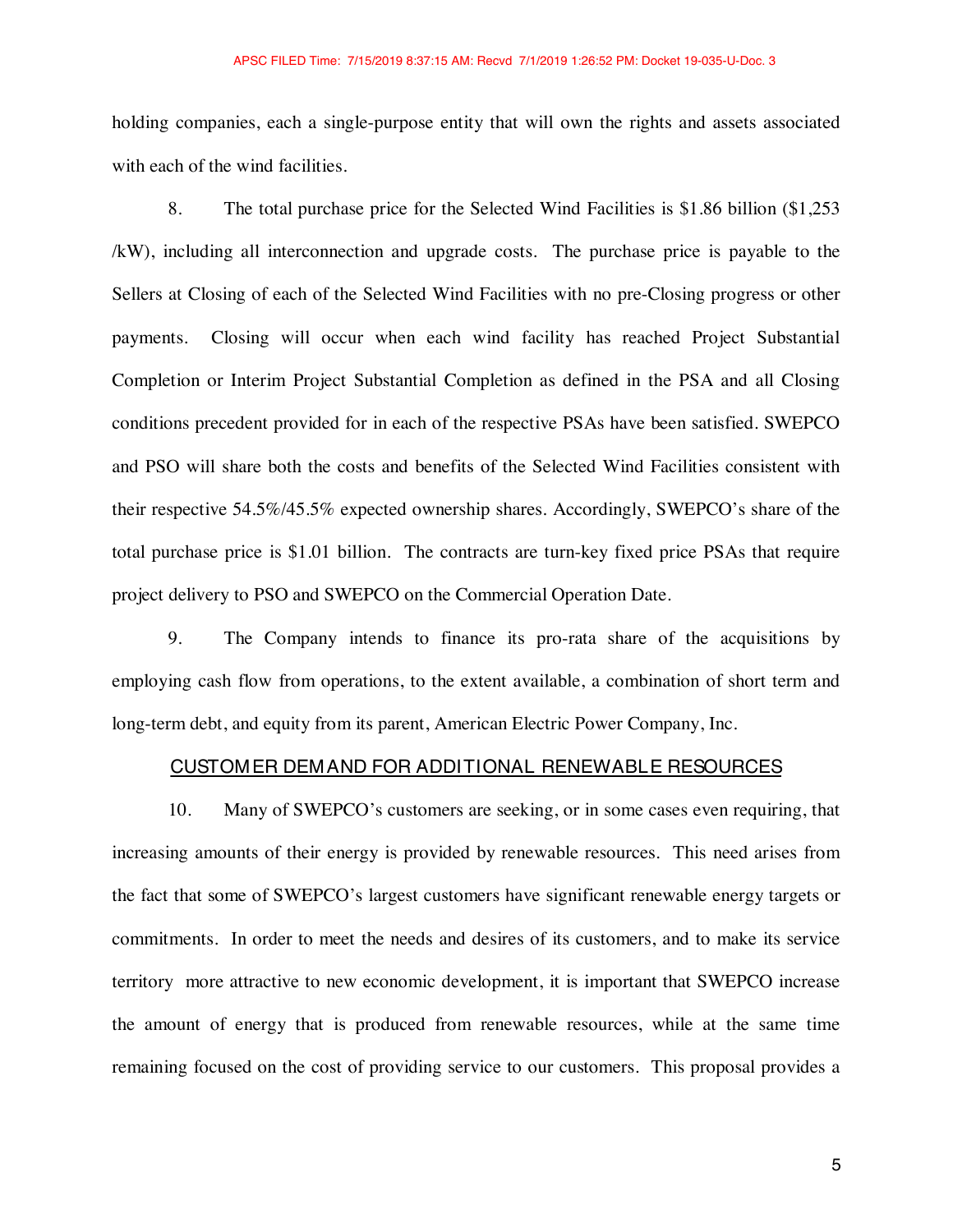great opportunity to do just that, and is consistent with the expressed desires of SWEPCO's stakeholders during its last two IRP Stakeholders processes.

### SAVINGSFOR CUSTOMERS

11. The Selected Wind Facilities are expected to provide savings of approximately \$2.12 billion in nominal dollars (\$588 million on a net present value basis), and produce robust savings and significant customer benefits under a wide range of scenarios as discussed by witnesses Thomas P. Brice and John F. Torpey. These time-sensitive Selected Wind Facilities take advantage of federal Production Tax Credits (PTCs) for the benefit of customers, so as to secure at least 80% of the value of the PTCs, and in the case of Sundance 100% of the value of the PTCs. In addition, SWEPCO is offering a suite of guarantees that are designed to provide value to customers, including a cost cap, a long-term minimum production guarantee, and a guarantee that the facilities will qualify for PTCs at the levels noted above. Cumulatively, the guarantees ensure that the acquisition of the Selected Wind Facilities is in the public interest.

# ADDITIONAL RELIEF SOUGHT

12. SWEPCO is a multi-jurisdictional public utility and has simultaneously sought authorization to acquire 810 MW of wind energy produced by the Selected Wind Facilities in both Texas and Louisiana. PSO has also sought approval to acquire 675 MW of wind energy. If approved in all jurisdictions, the Arkansas allocated portion of the wind energy is expected to be 155 megawatts. However, realizing that it is possible that not all four of the regulatory commissions will grant the requested relief, SWEPCO and PSO have designed the proposed acquisition of the Selected Wind Facilities to be scalable to allow for all, or a subset of, the Selected Wind Facilities to move forward depending on regulatory outcomes. Therefore, if either SWEPCO or PSO does not receive approval in all jurisdictions, SWEPCO seeks authority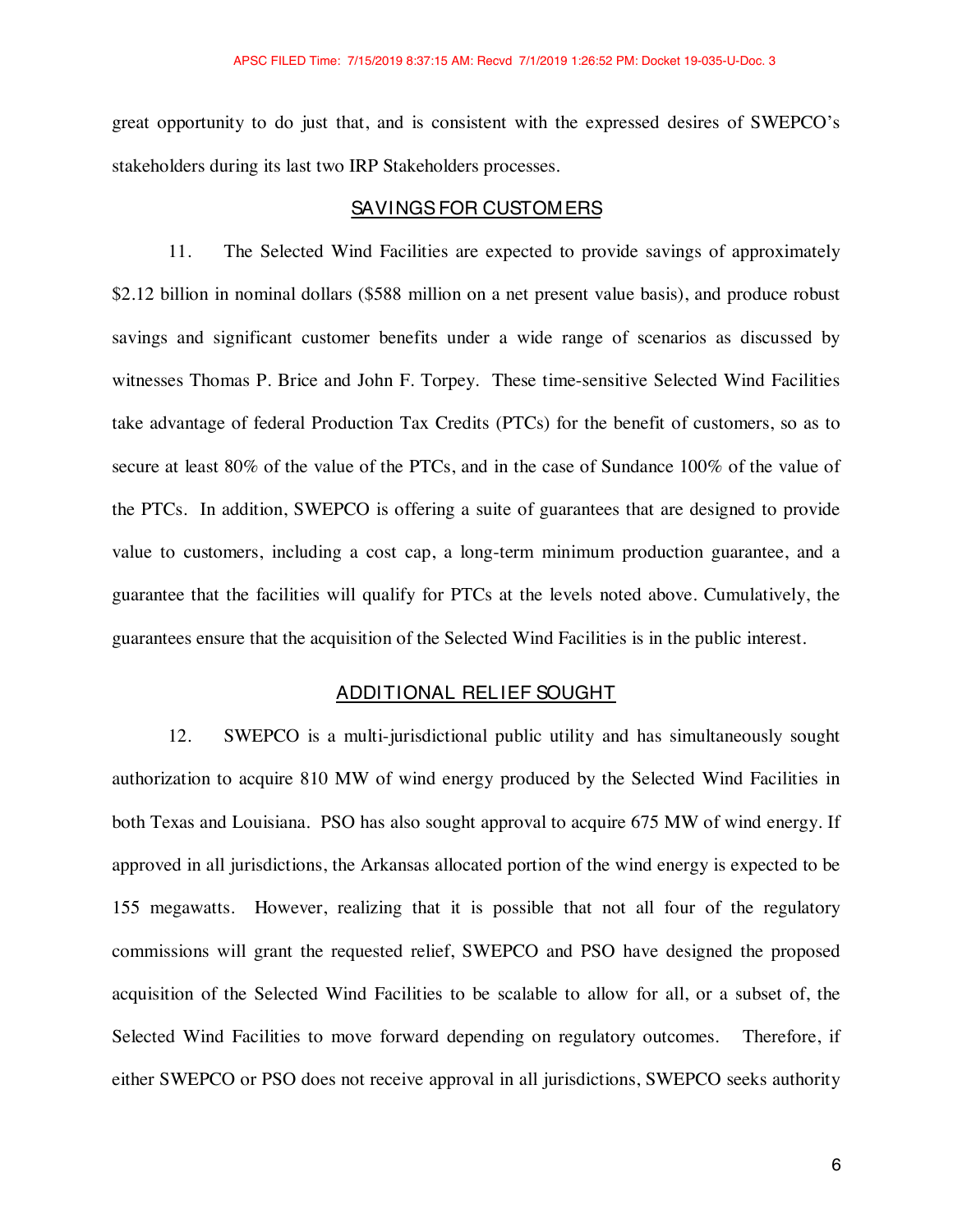in this proceeding to acquire for its Arkansas customers a proportional part of the MWs otherwise allocated to a declining jurisdiction if the Commission determines such an increased proportional allocation to be in the public interest. The specifics of the additional relief sought are set out in the Direct Testimony of Thomas P. Brice and are incorporated herein by reference.

13. SWEPCO further requests the Commission to authorize cost recovery through a rider pursuant to the Arkansas Clean Energy Development Act until such time as the Selected Wind Facilities can be included in rate base through a general rate case.

WHEREFORE, Southwestern Electric Power Company respectfully requests that the Commission issue its order approving the acquisition of the Selected Wind Facilities pursuant to the Clean Energy Development Act; that the Commission include in its order the authorization for SWEPCO to allocate more than the Arkansas jurisdictional share of wind energy for its Arkansas customers if any other jurisdiction declines SWEPCO or PSO's Application for authority to acquire the Selected Wind Facilities; that the Commission authorize cost recovery pursuant to a rider until such time as the Selected Wind Facilities can be included in rate base through a general rate case; and for all other proper relief.

Respectfully submitted,

/s/ David R. Matthews David R. Matthews (76072) Sarah L. Waddoups (2004103) MATTHEWS, CAMPBELL, RHOADS, McCLURE & THOMPSON, P.A. 119 South Second Street Rogers, Arkansas 72756 479-636-0875 drm@mcrmt.com